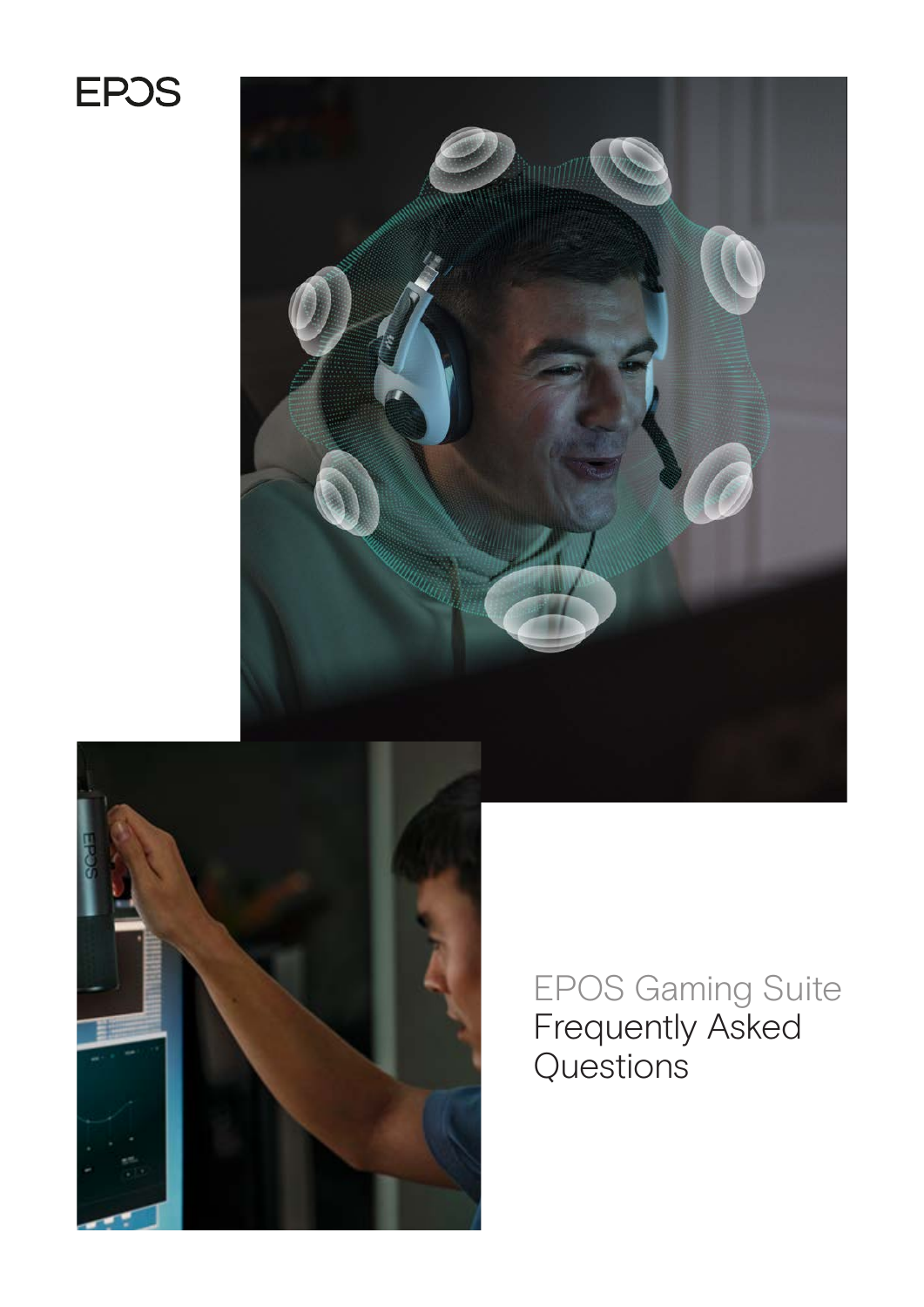# Which EPOS products work with the EPOS Gaming Suite?

The EPOS Gaming Suite is directly compatible with most of EPOS' digital products. These include:

- GSP 370
- GSP 670
- H3 Hybrid
- H3PRO Hybrid
- $-$  B<sub>20</sub>
- GSX 300

Of these, all analog headset users can enjoy the EPOS Gaming Suite when connected through the B20 and GSX 300. This means that connecting your analog headset to either our streaming microphone, the EPOS B20, or our external sound card, the EPOS GSX 300, unlocks all playback and microphone features from the EPOS Gaming Suite to your analog headset.

# Why is my device not recognized in the EPOS Gaming Suite?

In order to make your device work in the EPOS Gaming Suite, go to 'Sound settings' which can be accessed by searching for it in the Windows searcher in the bottom left of your screen.

- 1. Having accessed Sound settings, find the Sound Control Panel in the menu in the right of your screen.
- 2. Select your device and click Set Default in both the Playback and Recording menu.

# What do I do if the EPOS Gaming Suite does not open?

There are two ways to open the EPOS Gaming Suite.

- 1. Search for EPOS Gaming Suite through the Windows start-icon
- 2. Click the 'Show hidden icons' button in the bottom right corner of the toolbar in Windows. Navigate to the small turquoise EPOS Gaming Suite 'E'-icon and double click the icon.

# How do I make my analog headset work with the EPOS Gaming Suite?

As your analog headset does not have a digital chip, the headset only plugs in your PC via the 1 x 3,5 mm or  $2 \times 3,5$  mm jack cables.

In order to have your analog headset work with the EPOS Gaming Suite, you will need an EPOS GSX 300 or an EPOS B20 Streaming Microphone to unlock the playback/recording features in the EPOS Gaming Suite.

EPOS headsets that needs the GSX 300 or B20 to work with the EPOS Gaming Suite:

- GAME ONE
- GAME ZERO
- GSP 300/GSP 301/GSP 302
- GSP 500
- GSP 600/GSP 601/GSP 602
- PC 37X, PC 38X, PC 38X Black

## How do I submit suggestions/improvement requests for the software?

We're constantly working to improve the user-experience within the EPOS Gaming Suite - we would therefore love to hear from you.

Write to us on our Socials - either Twitter, Facebook or Instagram -at @eposaudiogaming to submit your suggestions.

You can also contact our customer support through the link (REPORT A BUG) and inform them about your feature requests.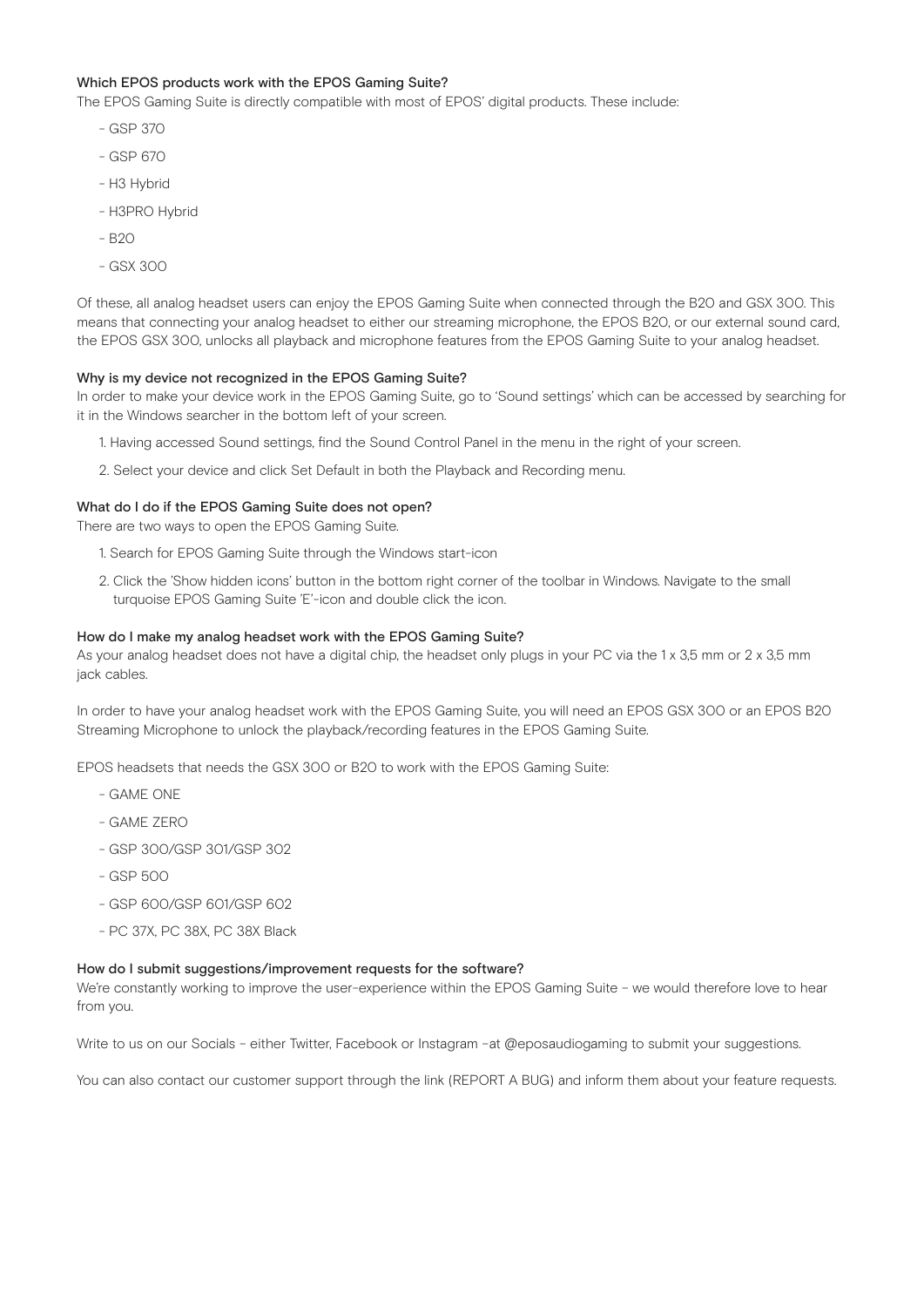## What are the features in the EPOS Gaming Suite?



### Playback tab:

# 1. SOUND PROFILE PRESETS

A toggle between 2.0 Stereo and 7.1 Surround Sound. With 7.1 Surround Sound activated, the REVERBATION slider is adjustable.

## 2. ADD YOUR OWN SOUND PROFILE

Displays a frequency band with 9 customizable frequency levels: 64 Hz, 125 Hz, 250 Hz, 500 Hz, 1k Hz, 2k Hz, 4k Hz, 8k Hz and 16k Hz. Drag the different areas of the frequency curve to customize your own sound profile, which can be saved by clicking the "+" in the top right corner of the EPOS Gaming Suite.

# 3. VOLUME

Click the "+" button in the top right corner and name your own sound profile. You can now adjust the frequency band until it fits your preference. If your device features a smart button, use this to switch back and fourth between your presets.

### 4. 9 BAND EQUALIZER (FREQUENCY ADJUSTMENTS)

An intuitive bar that adjusts the volume level of your device.

## 5. SURROUND

A list of presets, which has been carefully customized by the EPOS engineers to fit 4 different scenarios:

**FLAT:** Gives no additional tuning to the device's sound profile. What you hear is how the headset is originally tuned.

MUSIC: Boosts the lows and highs of the sound profile to fit users who prefer emphasis on heavier 'bass' and more present highs

MOVIE: A setting very similar to Music, with a key difference of having Surround Sound processing activated.

**ESPORT:** A setting tuned primarily for shooters, this sound profile is tuned with emphasis on mid-highs and highs and decreases the emphasis on lower frequencies. This highlights in-game attributes such as footsteps and lowers the explosivity of gun-shots.

## 6. SOUND TEST

A sound test that plays 10 seconds of the applied playback settings followed by 10 seconds of the default setting (2.0 stereo with a flat equalizer).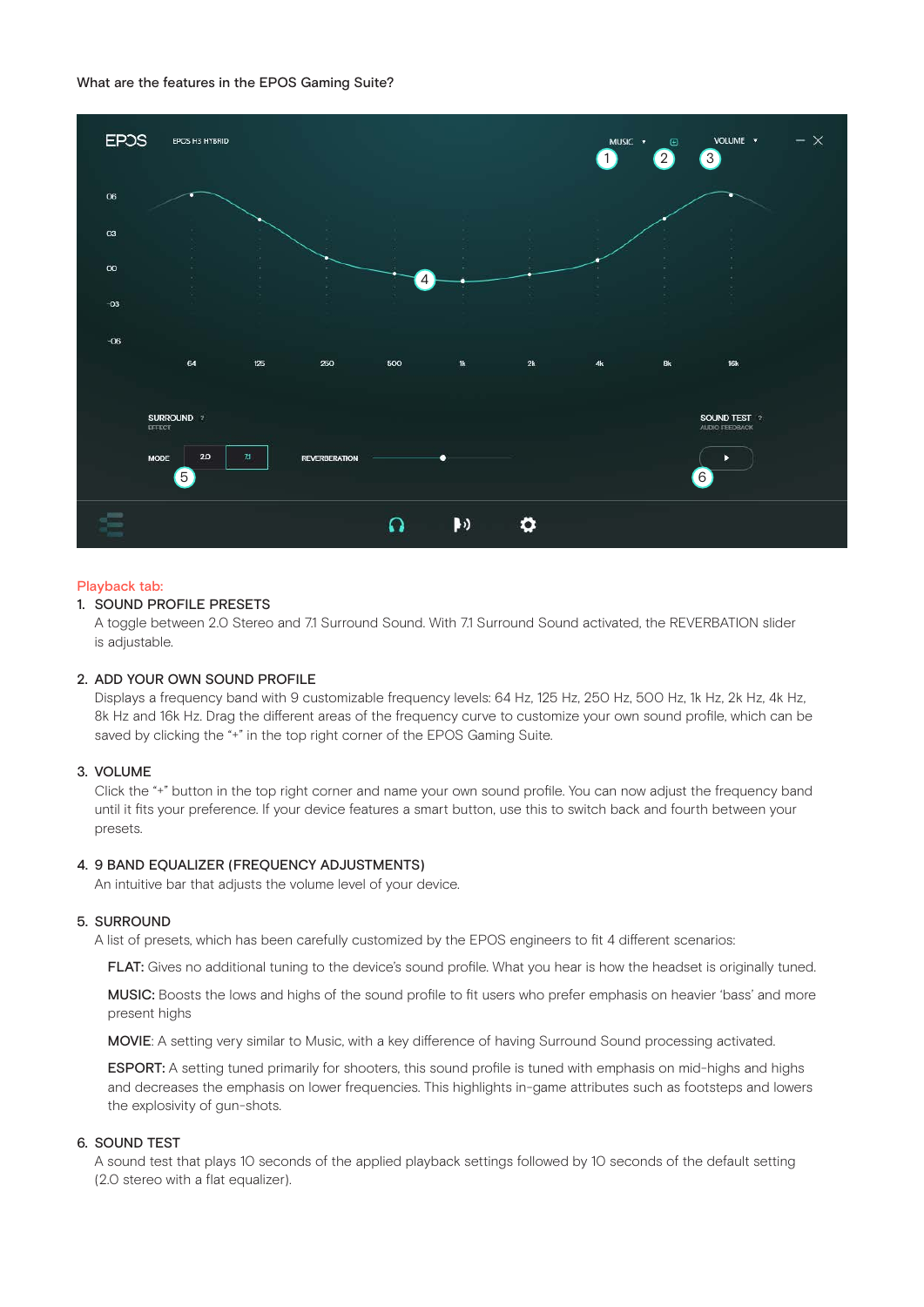

## Microphone tab:

#### 1. MIC OPTIONS

A broad selection of microphone enhancements/adjustments:

VOICE ENHANCER: A list of voice enhancements to fit your preference

- a. WARM: High emphasis on lower ends of the frequency spectrum, which gives an ASMR/podcast-like microphone performance.
- b. CLEAR: High emphasis on the upper third of the frequency spectrum, giving your voice a clear sound. Ideal for gaming, where it's important that every call comes across clearly.
- c. NEUTRAL: No further tuning to your microphone your microphone sounds as it was intended to.
- d. CUSTOM: Allows you to create the voice effect that fits your specific needs.

GAIN: The volume output from your microphone. Adjust the slider from 0%-100% based on your preference.

SIDE TONE: Audible feedback from your voice, which is played in the headset as audio output - displayed on a slider from 0%-100%.

NOISE GATE: A threshold, which is used to control output when audio is recorded from the microphone. A high noise gate will require a louder microphone signal before the signal is opened. Setting the noise gate to 0% results in the microphone being open at all time.

MUTE: A toggle which mutes/unmutes your microphone output.

# 2. MIC TEST

A microphone test that records the microphone output with the applied microphone settings. During the recording, you can switch your recording settings accordingly to hear the difference afterwards. Once the recording is finished, press the Play button to hear the recording played back in your headset.